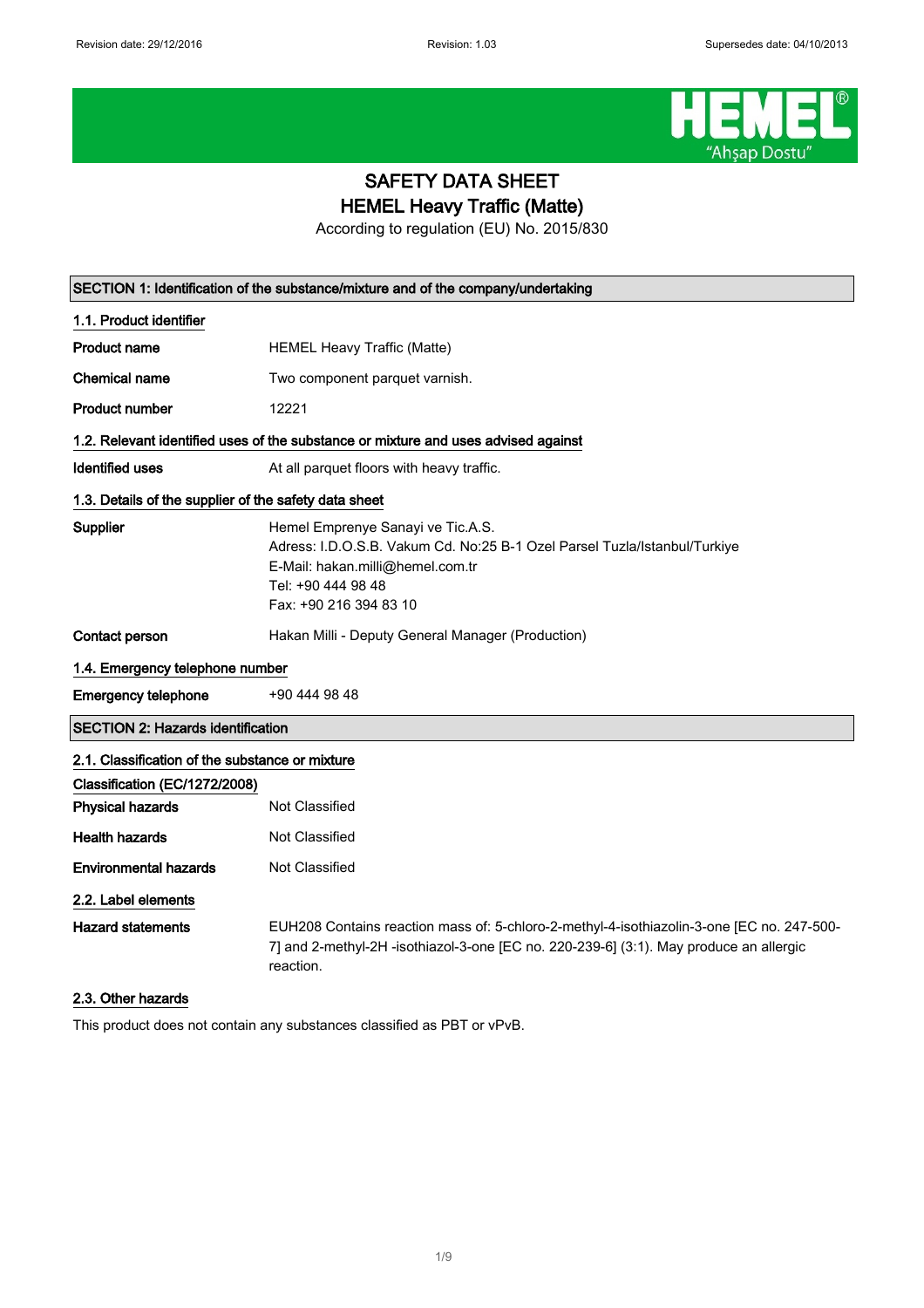### SECTION 3: Composition/information on ingredients

## 3.2. Mixtures

```
Composition comments This product does not contain any hazardous ingredients, or ingredients with national
                  workplace exposure limits. No classified ingredients, or those having occupational exposure
                  limits,  present above the levels of disclosure.
```
## SECTION 4: First aid measures

### 4.1. Description of first aid measures

| <b>General information</b>                                 | Get medical attention if any discomfort continues. Show this Safety Data Sheet to the medical<br>personnel.                                                                                                                    |
|------------------------------------------------------------|--------------------------------------------------------------------------------------------------------------------------------------------------------------------------------------------------------------------------------|
| Inhalation                                                 | Move affected person to fresh air and keep warm and at rest in a position comfortable for<br>breathing. Loosen tight clothing such as collar, tie or belt. Get medical attention if symptoms<br>are severe or persist.         |
| Ingestion                                                  | Rinse mouth thoroughly with water. If in doubt, get medical attention promptly. Do not induce<br>vomiting unless under the direction of medical personnel.                                                                     |
| <b>Skin contact</b>                                        | Remove contaminated clothing and rinse skin thoroughly with water. Wash contaminated<br>clothing before reuse. Get medical attention promptly if symptoms occur after washing. If in<br>doubt, get medical attention promptly. |
| Eye contact                                                | Rinse with water. Do not rub eye. Continue to rinse for at least 10 minutes. Remove any<br>contact lenses and open eyelids wide apart. Get medical attention if any discomfort continues.                                      |
| <b>Protection of first aiders</b>                          | First aid personnel should wear appropriate protective equipment during any rescue.                                                                                                                                            |
|                                                            | 4.2. Most important symptoms and effects, both acute and delayed                                                                                                                                                               |
| <b>General information</b>                                 | The severity of the symptoms described will vary dependent on the concentration and the<br>length of exposure.                                                                                                                 |
| Inhalation                                                 | No specific symptoms known.                                                                                                                                                                                                    |
| Ingestion                                                  | Ingestion may cause severe irritation of the mouth, the oesophagus and the gastrointestinal<br>tract.                                                                                                                          |
| <b>Skin contact</b>                                        | Redness. Slightly irritating. May cause an allergic skin reaction.                                                                                                                                                             |
| Eye contact                                                | Pain. Itchiness. Redness. May be slightly irritating to eyes.                                                                                                                                                                  |
|                                                            | 4.3. Indication of any immediate medical attention and special treatment needed                                                                                                                                                |
| Notes for the doctor                                       | Treat symptomatically.                                                                                                                                                                                                         |
| <b>SECTION 5: Firefighting measures</b>                    |                                                                                                                                                                                                                                |
| 5.1. Extinguishing media                                   |                                                                                                                                                                                                                                |
| Suitable extinguishing media                               | The product is not flammable. Use fire-extinguishing media suitable for the surrounding fire.<br>Use foam, carbon dioxide, dry powder or water fog to extinguish.                                                              |
| Unsuitable extinguishing<br>media                          | Do not use water jet as an extinguisher, as this will spread the fire.                                                                                                                                                         |
| 5.2. Special hazards arising from the substance or mixture |                                                                                                                                                                                                                                |
| <b>Hazardous combustion</b><br>products                    | Thermal decomposition or combustion products may include the following substances:<br>Harmful gases or vapours.                                                                                                                |
| 5.3. Advice for firefighters                               |                                                                                                                                                                                                                                |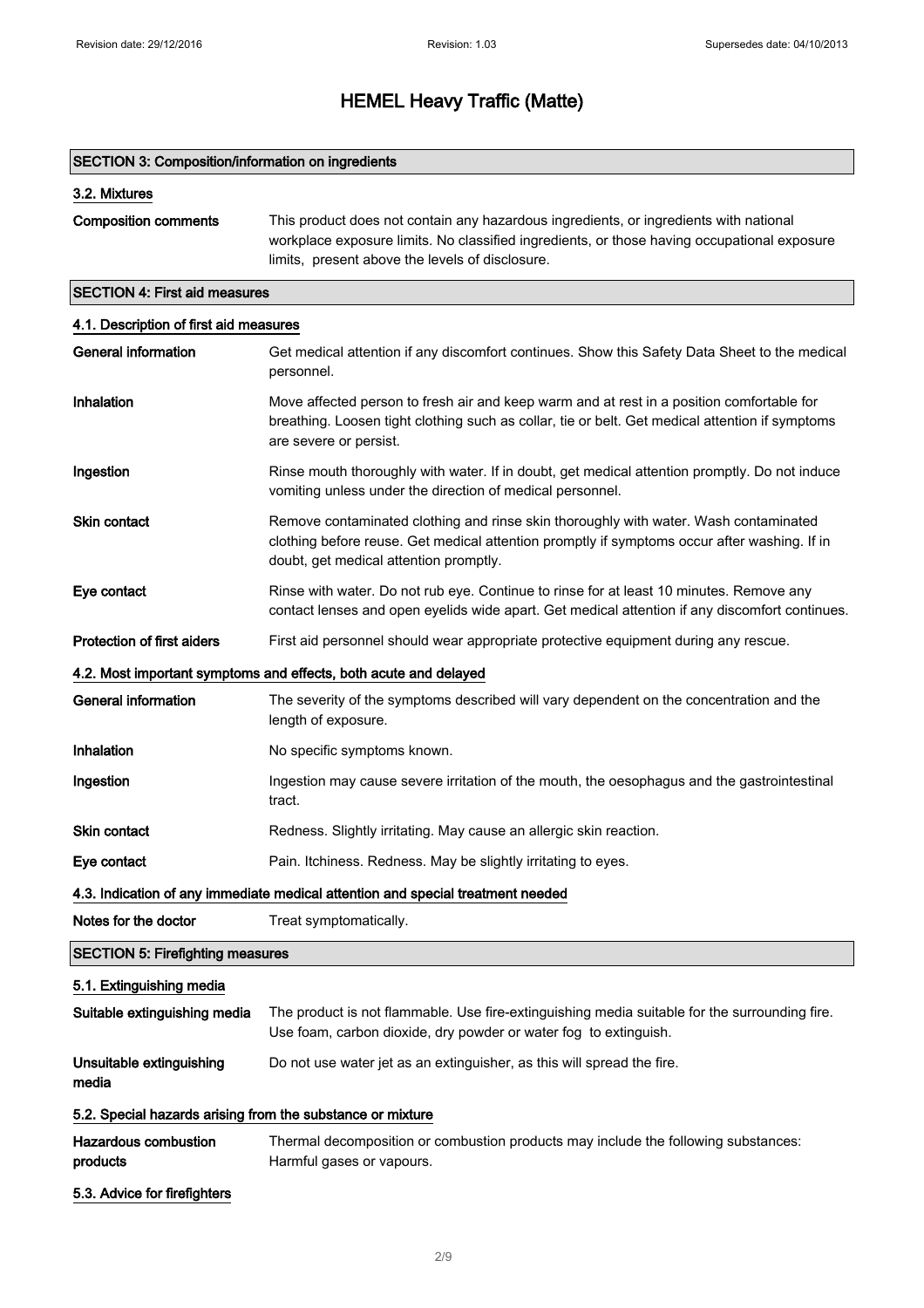| Protective actions during<br>firefighting        | Avoid breathing fire gases or vapours. Evacuate area. Cool containers exposed to heat with<br>water spray and remove them from the fire area if it can be done without risk. Cool containers<br>exposed to flames with water until well after the fire is out. If a leak or spill has not ignited, use<br>water spray to disperse vapours and protect men stopping the leak. Control run-off water by<br>containing and keeping it out of sewers and watercourses. If risk of water pollution occurs,<br>notify appropriate authorities. |
|--------------------------------------------------|------------------------------------------------------------------------------------------------------------------------------------------------------------------------------------------------------------------------------------------------------------------------------------------------------------------------------------------------------------------------------------------------------------------------------------------------------------------------------------------------------------------------------------------|
| Special protective equipment<br>for firefighters | Wear positive-pressure self-contained breathing apparatus (SCBA) and appropriate protective<br>clothing. Firefighter's clothing conforming to European standard EN469 (including helmets,<br>protective boots and gloves) will provide a basic level of protection for chemical incidents.                                                                                                                                                                                                                                               |

## SECTION 6: Accidental release measures

#### 6.1. Personal precautions, protective equipment and emergency procedures

Personal precautions Wear protective clothing as described in Section 8 of this safety data sheet. No action shall be taken without appropriate training or involving any personal risk. Avoid contact with skin, eyes and clothing. Do not handle broken packages without protective equipment. Wash thoroughly after dealing with a spillage.

#### 6.2. Environmental precautions

Environmental precautions Do not discharge into drains or watercourses or onto the ground.

## 6.3. Methods and material for containment and cleaning up

Methods for cleaning up Clear up spills immediately and dispose of waste safely. If the product is soluble in water, dilute the spillage with water and mop it up. Alternatively, or if it is not water-soluble, absorb the spillage with an inert, dry material and place it in a suitable waste disposal container. The contaminated absorbent may pose the same hazard as the spilled material. Label the containers containing waste and contaminated materials and remove from the area as soon as possible. Flush contaminated area with plenty of water. Wash thoroughly after dealing with a spillage. Leave small quantities to evaporate, if safe to do so.

#### 6.4. Reference to other sections

Reference to other sections For personal protection, see Section 8. See Section 11 for additional information on health hazards. See Section 12 for additional information on ecological hazards. For waste disposal, see Section 13.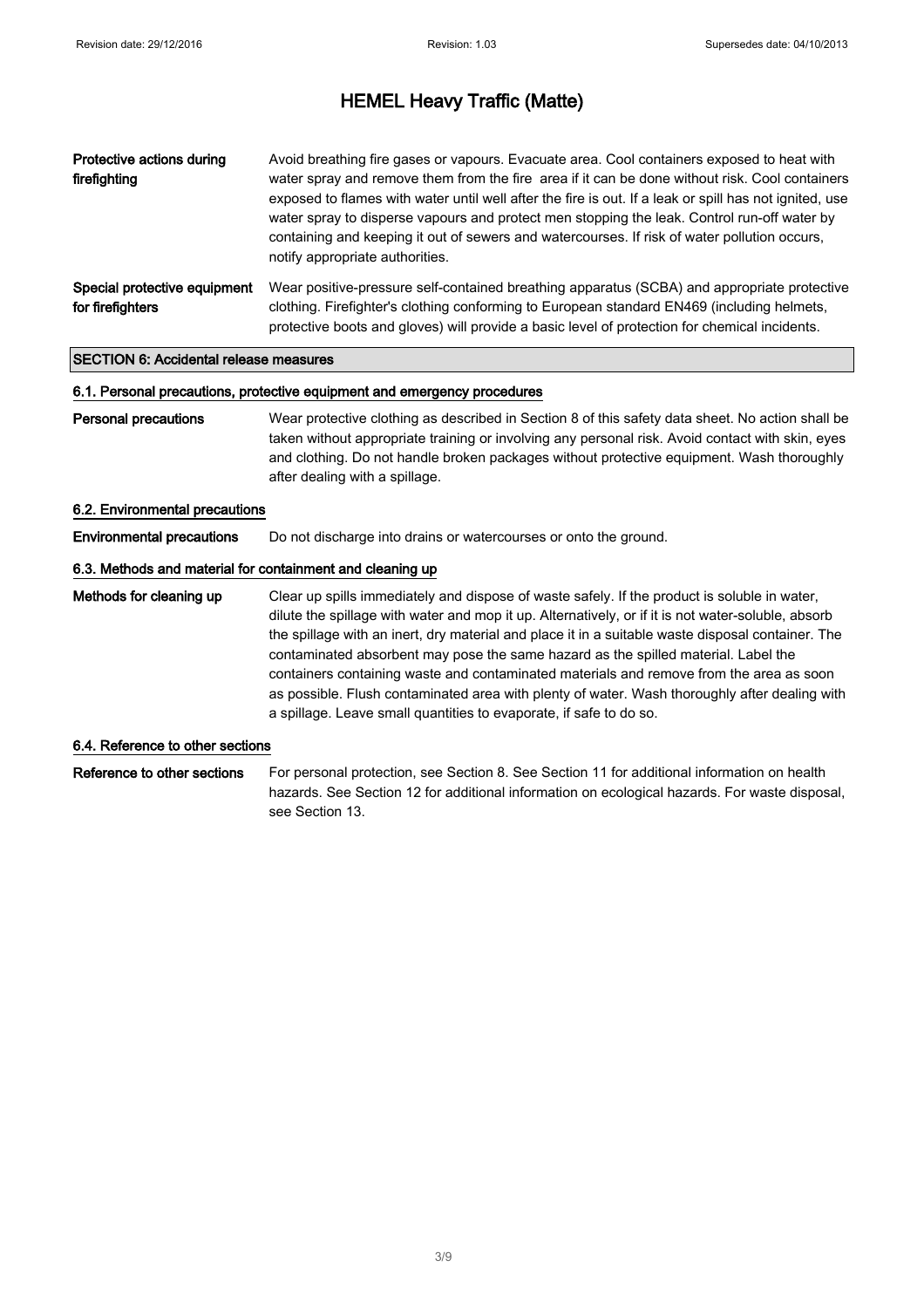## SECTION 7: Handling and storage

| 7.1. Precautions for safe handling                                |                                                                                                                                                                                                                                                                                                                                                                                                      |
|-------------------------------------------------------------------|------------------------------------------------------------------------------------------------------------------------------------------------------------------------------------------------------------------------------------------------------------------------------------------------------------------------------------------------------------------------------------------------------|
| Usage precautions                                                 | Read and follow manufacturer's recommendations. Obtain special instructions before use.<br>Wear protective clothing as described in Section 8 of this safety data sheet. Persons<br>susceptible to allergic reactions should not handle this product. Avoid contact with skin.<br>Handle all packages and containers carefully to minimise spills. Keep container tightly sealed<br>when not in use. |
| Advice on general<br>occupational hygiene                         | Wash promptly if skin becomes contaminated. Take off contaminated clothing. Wash<br>contaminated clothing before reuse.                                                                                                                                                                                                                                                                              |
| 7.2. Conditions for safe storage, including any incompatibilities |                                                                                                                                                                                                                                                                                                                                                                                                      |
| Storage precautions                                               | Keep out of the reach of children. Keep away from food, drink and animal feeding stuffs. Keep<br>only in the original container. Keep container tightly closed, in a cool, well ventilated place.<br>Keep containers upright. Protect containers from damage.                                                                                                                                        |
| Storage class                                                     | Chemical storage.                                                                                                                                                                                                                                                                                                                                                                                    |
| 7.3. Specific end use(s)                                          |                                                                                                                                                                                                                                                                                                                                                                                                      |
| Specific end use(s)                                               | The identified uses for this product are detailed in Section 1.2.                                                                                                                                                                                                                                                                                                                                    |
| <b>SECTION 8: Exposure Controls/personal protection</b>           |                                                                                                                                                                                                                                                                                                                                                                                                      |

## 8.1. Control parameters

Occupational exposure limits

No information available.

## 8.2. Exposure controls

## Protective equipment





| Appropriate engineering<br>controls       | Provide adequate ventilation.                                                                                                                                                                                                                                                                                                                                                                                                                                                                                                                                                                                                                                                                                                                                    |
|-------------------------------------------|------------------------------------------------------------------------------------------------------------------------------------------------------------------------------------------------------------------------------------------------------------------------------------------------------------------------------------------------------------------------------------------------------------------------------------------------------------------------------------------------------------------------------------------------------------------------------------------------------------------------------------------------------------------------------------------------------------------------------------------------------------------|
| Eye/face protection                       | Eyewear complying with an approved standard should be worn if a risk assessment indicates<br>eye contact is possible.                                                                                                                                                                                                                                                                                                                                                                                                                                                                                                                                                                                                                                            |
| Hand protection                           | Wear protective gloves. The most suitable glove should be chosen in consultation with the<br>glove supplier/manufacturer, who can provide information about the breakthrough time of the<br>glove material. To protect hands from chemicals, gloves should comply with European<br>Standard EN374. Considering the data specified by the glove manufacturer, check during use<br>that the gloves are retaining their protective properties and change them as soon as any<br>deterioration is detected. Frequent changes are recommended. When used with mixtures, the<br>protection time of gloves cannot be accurately estimated. It is recommended that gloves are<br>made of the following material: Butyl rubber. Nitrile rubber. Polyvinyl chloride (PVC). |
| Hygiene measures                          | Wash hands thoroughly after handling. Do not eat, drink or smoke when using this product.<br>Wash contaminated clothing before reuse.                                                                                                                                                                                                                                                                                                                                                                                                                                                                                                                                                                                                                            |
| <b>Respiratory protection</b>             | If ventilation is inadequate, suitable respiratory protection must be worn.                                                                                                                                                                                                                                                                                                                                                                                                                                                                                                                                                                                                                                                                                      |
| <b>Environmental exposure</b><br>controls | Keep container tightly sealed when not in use. Emissions from ventilation or work process<br>equipment should be checked to ensure they comply with the requirements of environmental<br>protection legislation.                                                                                                                                                                                                                                                                                                                                                                                                                                                                                                                                                 |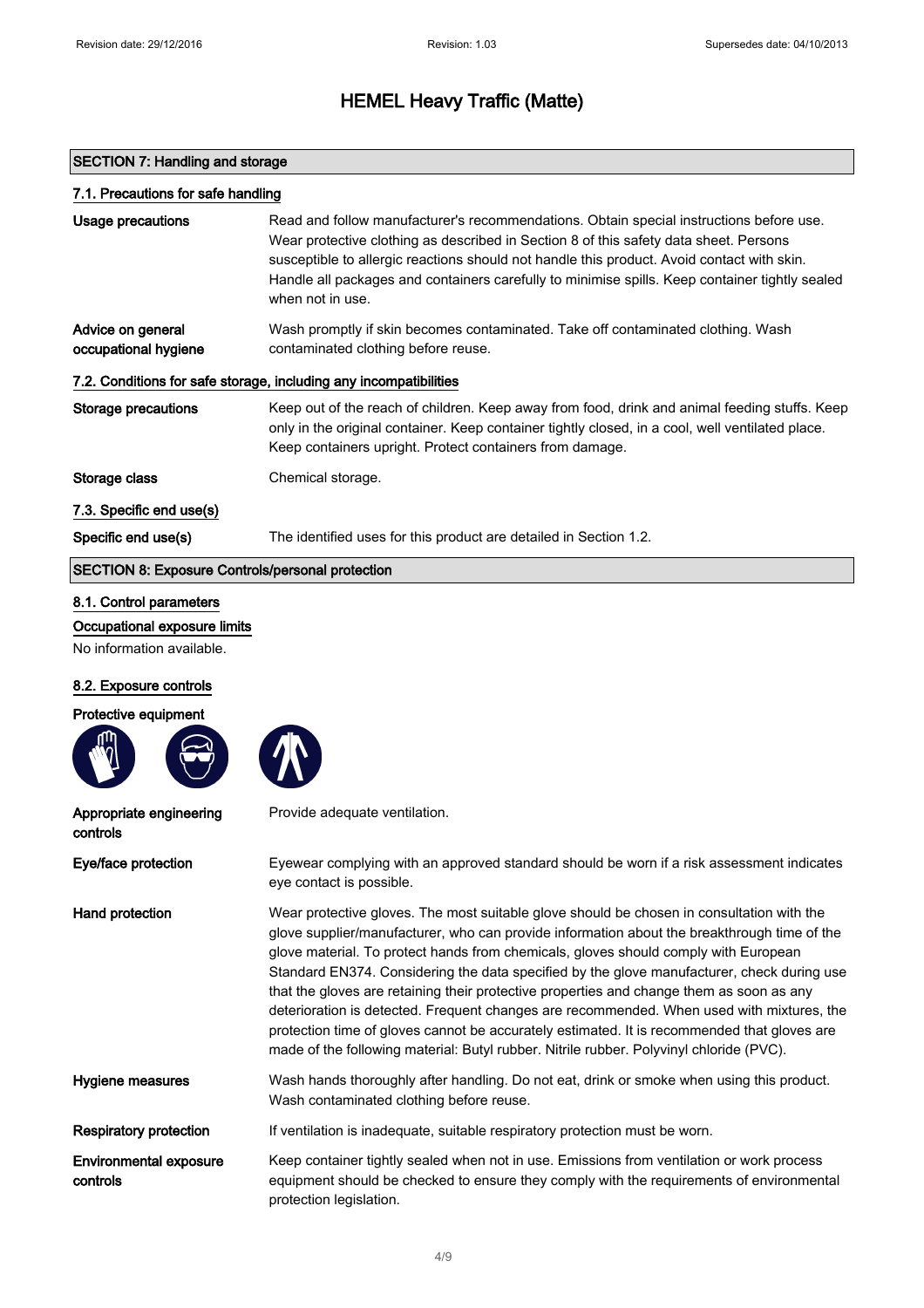| <b>SECTION 9: Physical and Chemical Properties</b>         |                                                                                                                        |
|------------------------------------------------------------|------------------------------------------------------------------------------------------------------------------------|
| 9.1. Information on basic physical and chemical properties |                                                                                                                        |
| Appearance                                                 | Liquid.                                                                                                                |
| Colour                                                     | Clear                                                                                                                  |
| Odour                                                      | Characteristic.                                                                                                        |
| pH                                                         | No information available.                                                                                              |
| <b>Melting point</b>                                       | Freeze Point: 0°C                                                                                                      |
| Initial boiling point and range                            | No information available.                                                                                              |
| Flash point                                                | Not applicable.                                                                                                        |
| <b>Evaporation rate</b>                                    | No information available.                                                                                              |
| Vapour pressure                                            | No information available.                                                                                              |
| Vapour density                                             | No information available.                                                                                              |
| <b>Relative density</b>                                    | 1,03 g/ml                                                                                                              |
| Solubility(ies)                                            | Soluble in water.                                                                                                      |
| Auto-ignition temperature                                  | Not applicable.                                                                                                        |
| <b>Viscosity</b>                                           | 15 Sn. (DIN4 20°C)                                                                                                     |
| <b>Explosive properties</b>                                | Not applicable.                                                                                                        |
| 9.2. Other information                                     |                                                                                                                        |
| Volatile organic compound                                  | This product contains a maximum VOC content of 36 g/l.                                                                 |
| <b>SECTION 10: Stability and reactivity</b>                |                                                                                                                        |
| 10.1. Reactivity                                           |                                                                                                                        |
| Reactivity                                                 | There are no known reactivity hazards associated with this product.                                                    |
| 10.2. Chemical stability                                   |                                                                                                                        |
| <b>Stability</b>                                           | Stable at normal ambient temperatures and when used as recommended. Stable under the<br>prescribed storage conditions. |
| 10.3. Possibility of hazardous reactions                   |                                                                                                                        |
| Possibility of hazardous<br>reactions                      | No potentially hazardous reactions known.                                                                              |
| 10.4. Conditions to avoid                                  |                                                                                                                        |
| <b>Conditions to avoid</b>                                 | There are no known conditions that are likely to result in a hazardous situation.                                      |
| 10.5. Incompatible materials                               |                                                                                                                        |
| <b>Materials to avoid</b>                                  | No specific material or group of materials is likely to react with the product to produce a<br>hazardous situation.    |
| 10.6. Hazardous decomposition products                     |                                                                                                                        |
| Hazardous decomposition<br>products                        | Does not decompose when used and stored as recommended.                                                                |
| <b>SECTION 11: Toxicological information</b>               |                                                                                                                        |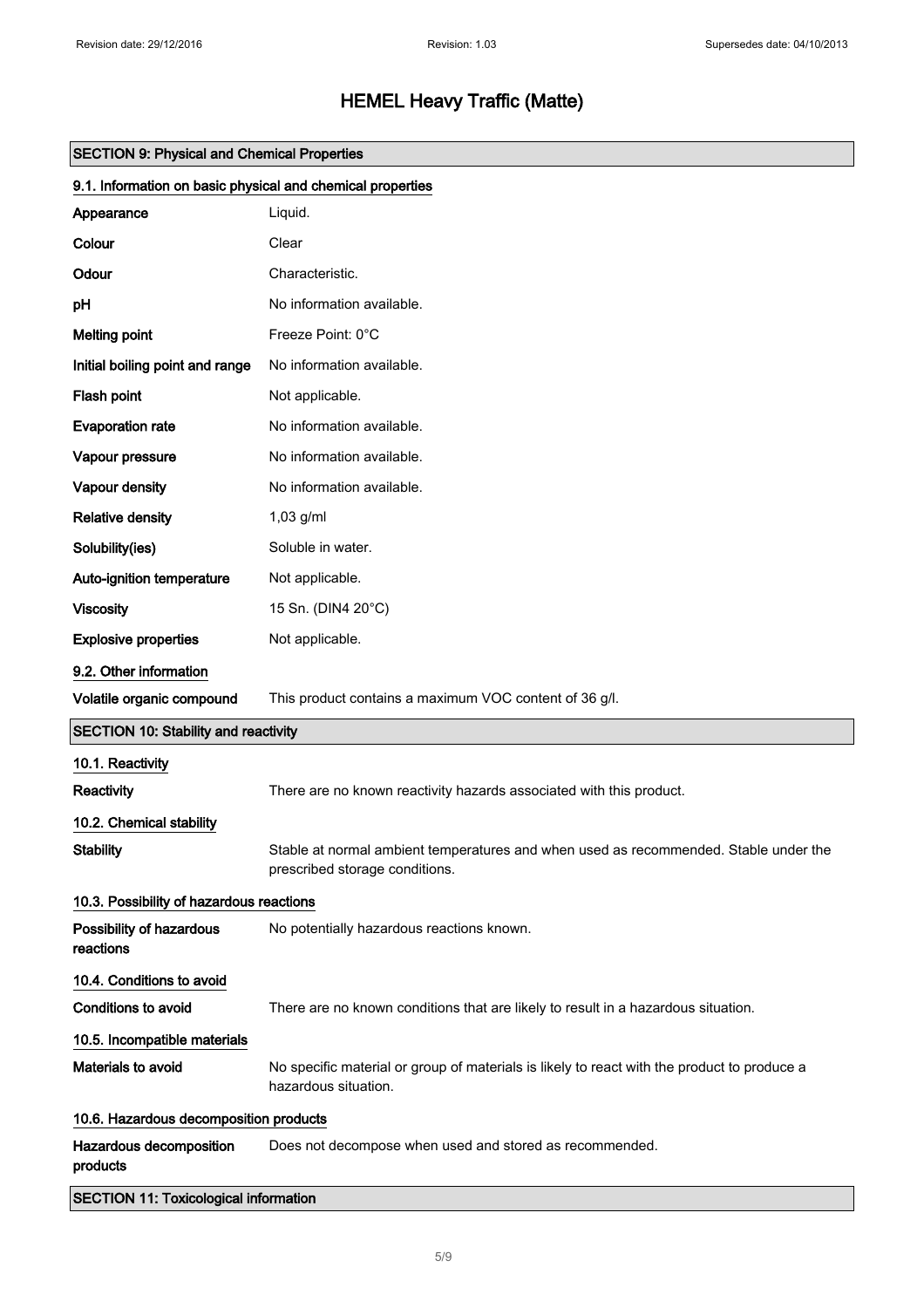| 11.1. Information on toxicological effects                     |                                                                                                                                    |
|----------------------------------------------------------------|------------------------------------------------------------------------------------------------------------------------------------|
| Skin corrosion/irritation                                      |                                                                                                                                    |
| Skin corrosion/irritation                                      | Based on available data the classification criteria are not met.                                                                   |
| Serious eye damage/irritation<br>Serious eye damage/irritation | Based on available data the classification criteria are not met.                                                                   |
| <b>Respiratory sensitisation</b><br>Respiratory sensitisation  | Based on available data the classification criteria are not met.                                                                   |
| Skin sensitisation<br><b>Skin sensitisation</b>                | Sensitising.                                                                                                                       |
| Germ cell mutagenicity<br>Genotoxicity - in vitro              | Based on available data the classification criteria are not met.                                                                   |
| Genotoxicity - in vivo                                         | Based on available data the classification criteria are not met.                                                                   |
| Carcinogenicity<br>Carcinogenicity                             | Based on available data the classification criteria are not met.                                                                   |
| <b>Reproductive toxicity</b>                                   |                                                                                                                                    |
| Reproductive toxicity - fertility                              | Based on available data the classification criteria are not met.                                                                   |
| Reproductive toxicity -<br>development                         | Based on available data the classification criteria are not met.                                                                   |
| Specific target organ toxicity - single exposure               |                                                                                                                                    |
| STOT - single exposure                                         | Not classified as a specific target organ toxicant after a single exposure.                                                        |
| Specific target organ toxicity - repeated exposure             |                                                                                                                                    |
| <b>STOT - repeated exposure</b>                                | Not classified as a specific target organ toxicant after repeated exposure.                                                        |
| Aspiration hazard<br><b>Aspiration hazard</b>                  | Based on available data the classification criteria are not met.                                                                   |
| Inhalation                                                     | No adverse effects known.                                                                                                          |
| Ingestion                                                      | May cause stomach pain or vomiting.                                                                                                |
| Skin contact                                                   | Redness. Irritating.                                                                                                               |
| Eye contact                                                    | Causes serious eye irritation. Redness. Irritation and redness, followed by blurred vision.                                        |
| <b>SECTION 12: Ecological Information</b>                      |                                                                                                                                    |
| Ecotoxicity                                                    | Not regarded as dangerous for the environment. However, large or frequent spills may have<br>hazardous effects on the environment. |
| 12.1. Toxicity                                                 |                                                                                                                                    |
| Toxicity                                                       | No information available.                                                                                                          |
| 12.2. Persistence and degradability                            |                                                                                                                                    |
|                                                                | Persistence and degradability The degradability of the product is not known.                                                       |
| 12.3. Bioaccumulative potential                                |                                                                                                                                    |
| <b>Bioaccumulative potential</b>                               | No data available on bioaccumulation.                                                                                              |
| 12.4. Mobility in soil                                         |                                                                                                                                    |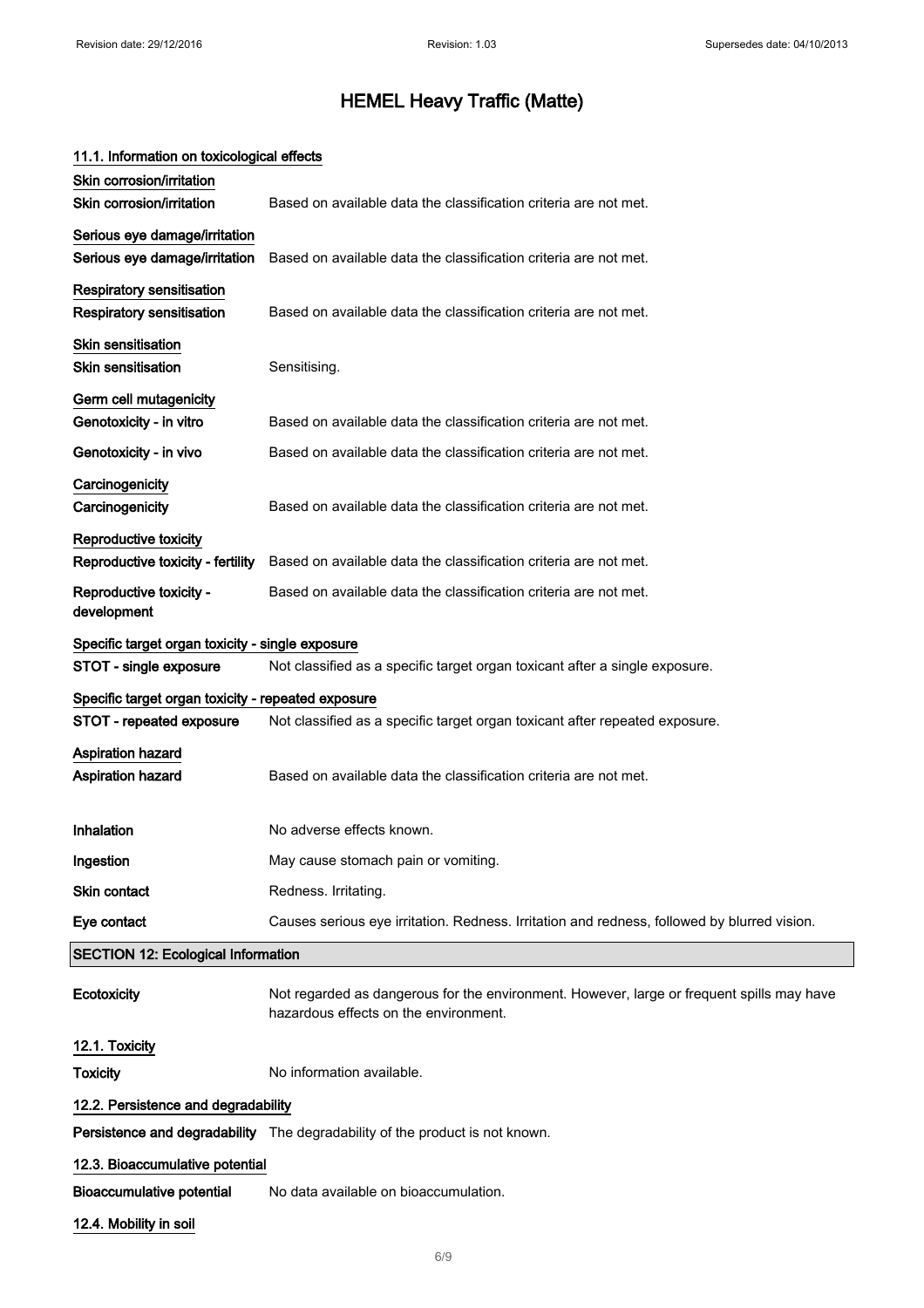| <b>Mobility</b>                            | No information available.                                                                                                                                                                                                                                                                                                                                              |
|--------------------------------------------|------------------------------------------------------------------------------------------------------------------------------------------------------------------------------------------------------------------------------------------------------------------------------------------------------------------------------------------------------------------------|
| 12.5. Results of PBT and vPvB assessment   |                                                                                                                                                                                                                                                                                                                                                                        |
| Results of PBT and vPvB<br>assessment      | This product does not contain any substances classified as PBT or vPvB.                                                                                                                                                                                                                                                                                                |
| 12.6. Other adverse effects                |                                                                                                                                                                                                                                                                                                                                                                        |
| Other adverse effects                      | None known.                                                                                                                                                                                                                                                                                                                                                            |
| <b>SECTION 13: Disposal considerations</b> |                                                                                                                                                                                                                                                                                                                                                                        |
| 13.1. Waste treatment methods              |                                                                                                                                                                                                                                                                                                                                                                        |
| General information                        | The generation of waste should be minimised or avoided wherever possible. This material and<br>its container must be disposed of in a safe way. When handling waste, the safety precautions<br>applying to handling of the product should be considered. Care should be taken when<br>handling emptied containers that have not been thoroughly cleaned or rinsed out. |
| Disposal methods                           | Dispose of waste to licensed waste disposal site in accordance with the requirements of the<br>local Waste Disposal Authority.                                                                                                                                                                                                                                         |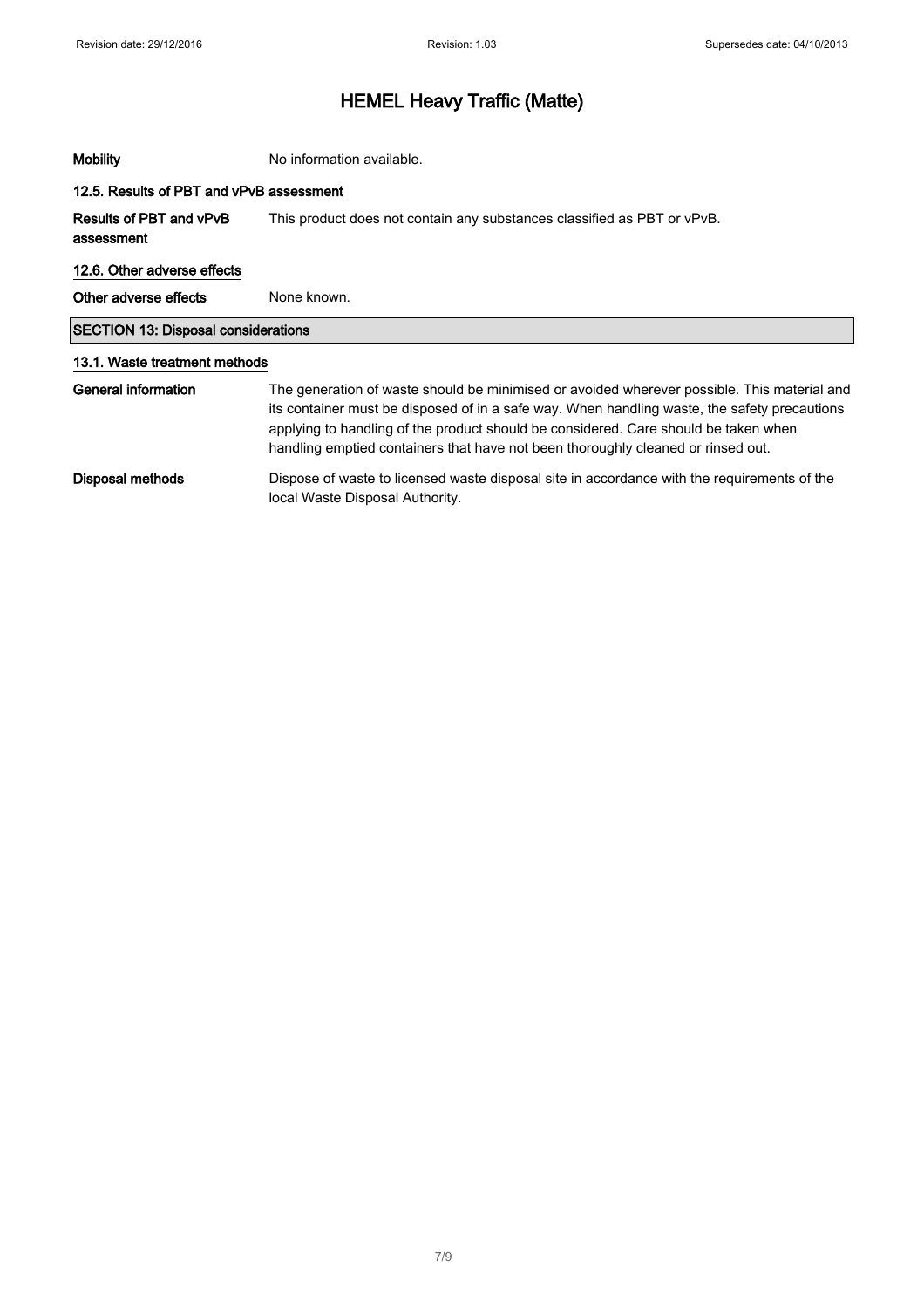## SECTION 14: Transport information

General The product is not covered by international regulations on the transport of dangerous goods (IMDG, IATA, ADR/RID).

## 14.1. UN number

Not applicable.

## UN No. (IATA)

## 14.2. UN proper shipping name

Not applicable.

## Proper shipping name (IATA)

## 14.3. Transport hazard class(es)

No transport warning sign required.

#### IATA class/division

IATA secondary risk

## 14.4. Packing group

Not applicable.

## 14.5. Environmental hazards

## Environmentally hazardous substance/marine pollutant No.

## 14.6. Special precautions for user

Not applicable.

## 14.7. Transport in bulk according to Annex II of MARPOL and the IBC Code

Transport in bulk according to Not applicable. Annex II of MARPOL 73/78 and the IBC Code

## SECTION 15: Regulatory information

## 15.1. Safety, health and environmental regulations/legislation specific for the substance or mixture

National regulations EH40/2005 Workplace exposure limits. Health and Safety at Work etc. Act 1974 (as amended). The Carriage of Dangerous Goods and Use of Transportable Pressure Equipment Regulations 2009 (SI 2009 No. 1348) (as amended) ["CDG 2009"].